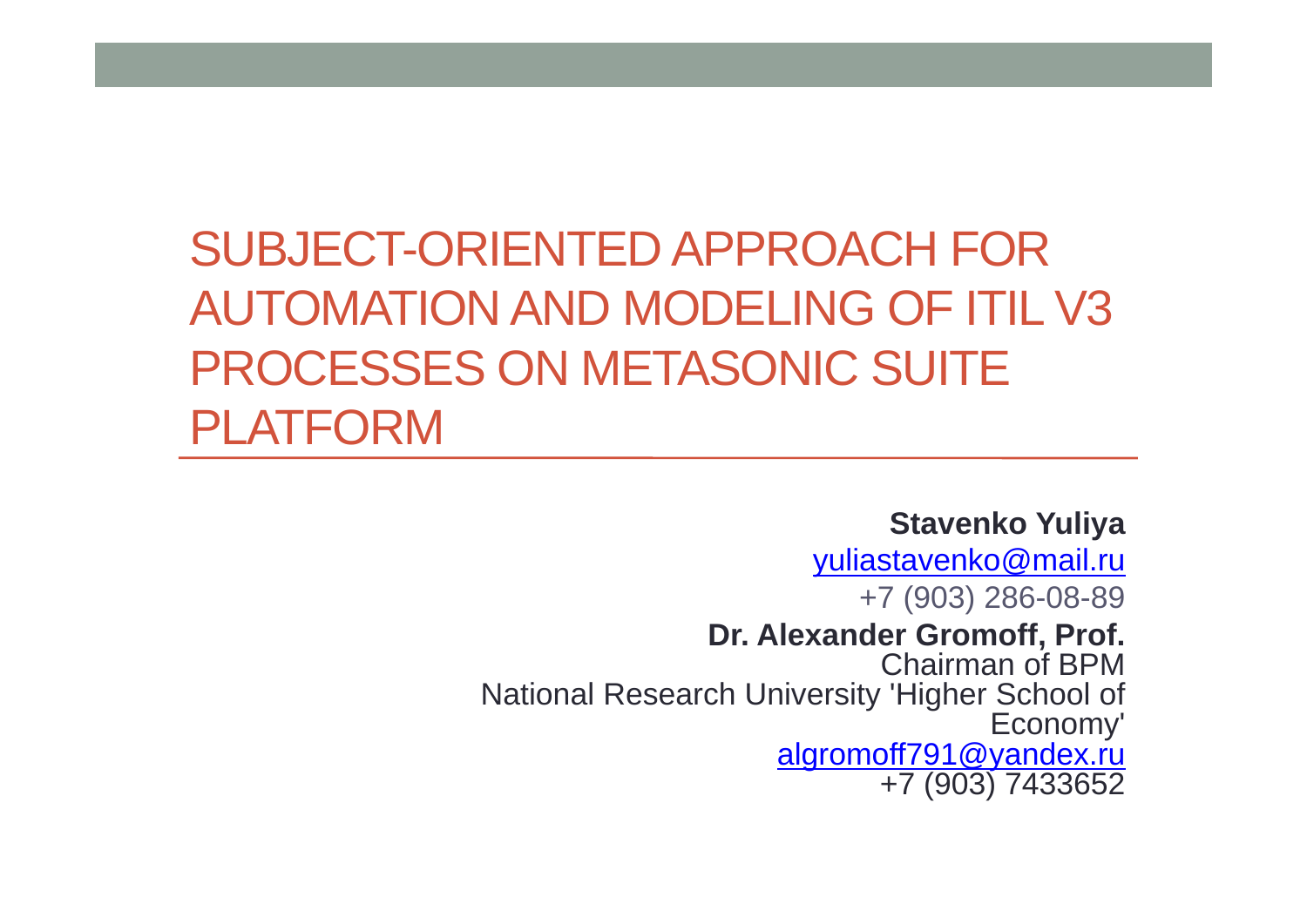### The need for a flexible business process

Many companies lose in a global market economy because of the lack of **business agility and active compliance management**.

*Some things must be allowed to change very quickly:*

- •additional or rearranged steps in a business process for refinement
- •optimization, new business requirements
- •business rules
- •an entirely new line of business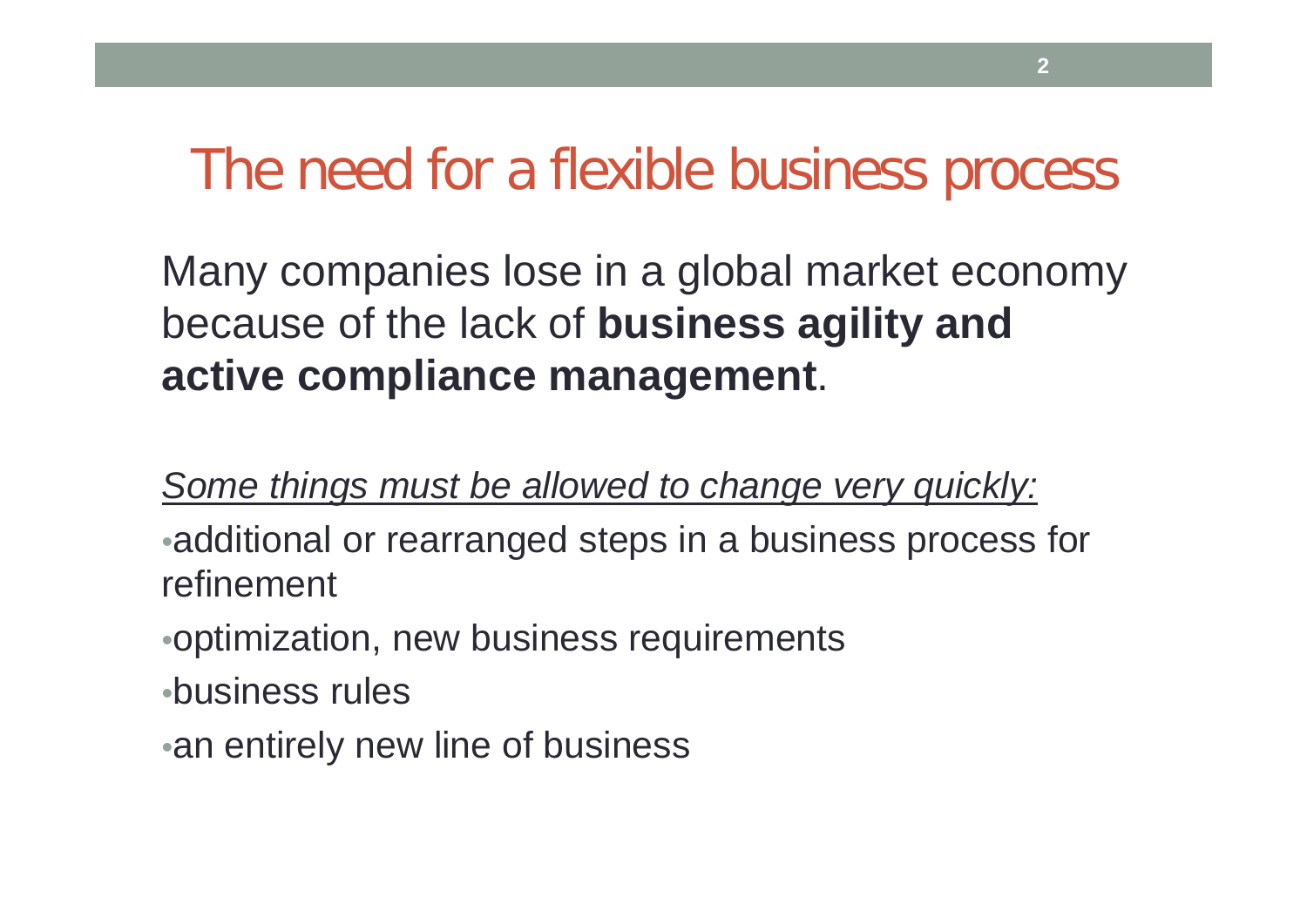### Business service orientation advantages

At present many companies are choosing the organization through **business services** to implement **business agility.**

*Why?*

- Constant responsibility for result among the supplier of service and the consumer of service.
- Accurately formulated SLA (time, cost and quality).
- Proactive event management.
- Service bundling.
- Changing principles of work.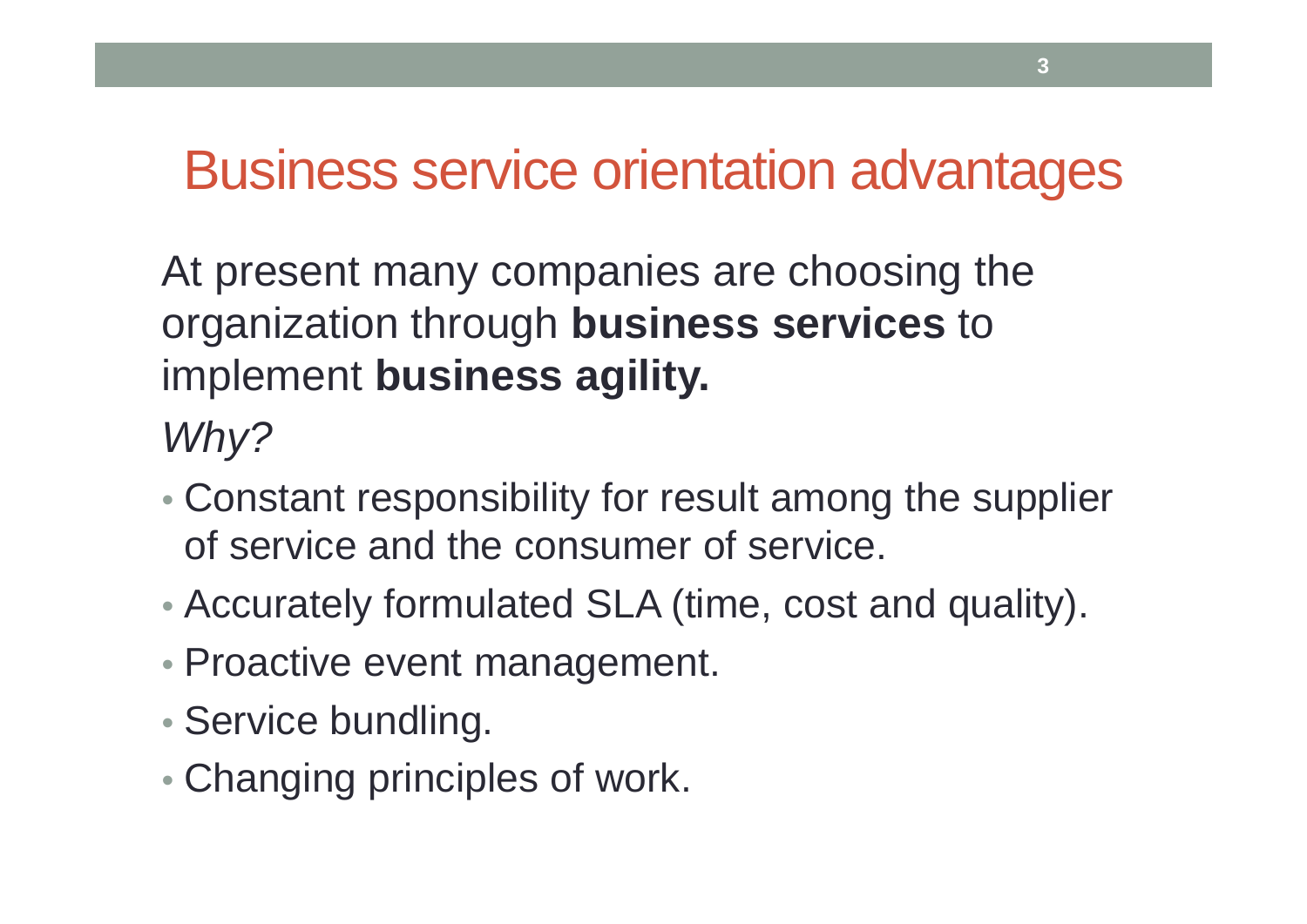#### ITIL v3: how the Service Lifecycle stages fit together?

**The IT Infrastructure Library (ITIL) is a set of global best practices for the planning, delivery, and management of IT.**

**Service Operation** Coordinating and carrying out the activities and processes required to deliver and manage services at agreed levels.



**4**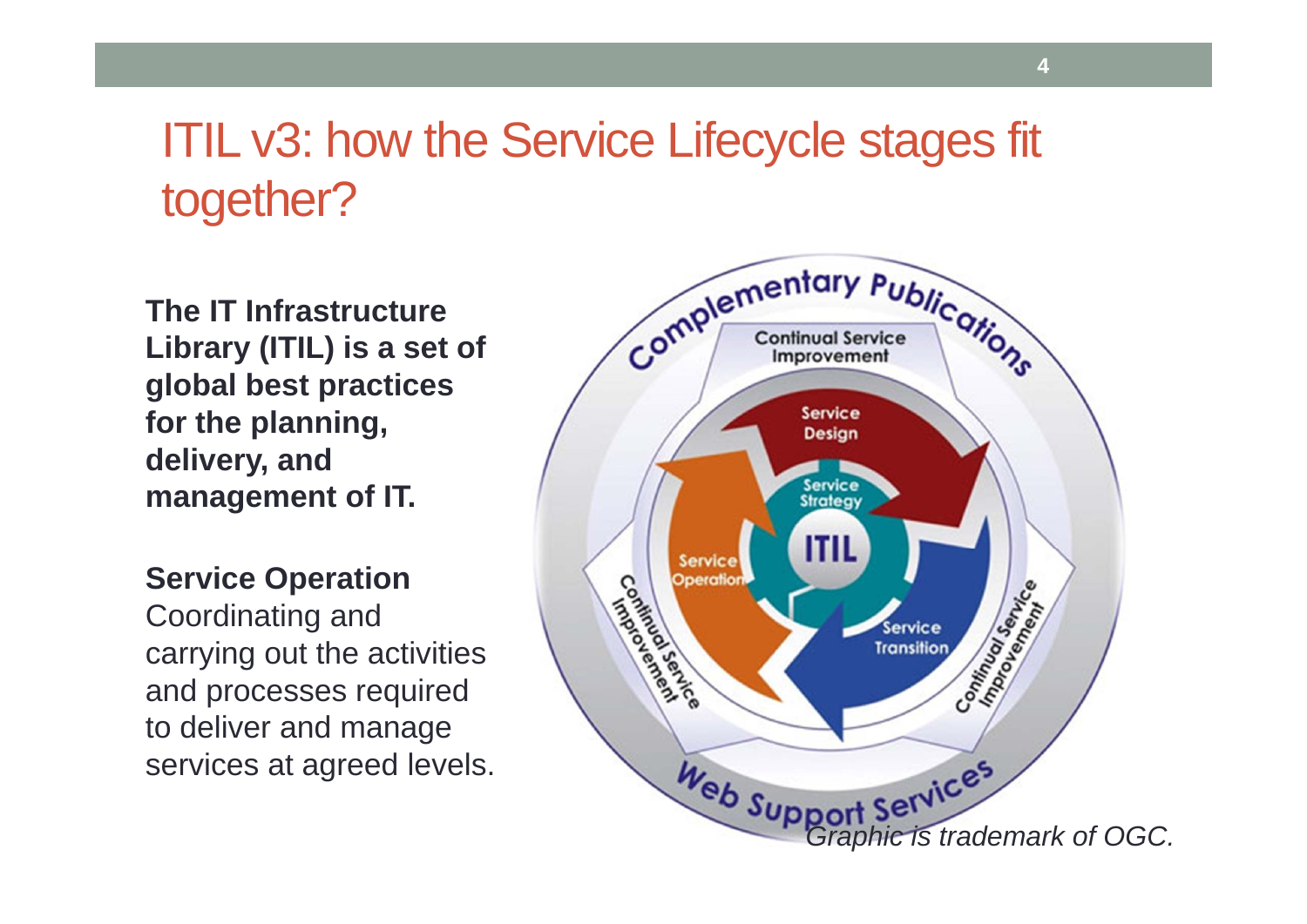# About Methods for Business Modeling

•**Top-down business models** to represent an artificial system (the result is meaningful, purposeful human activity).

•**Bottom-up workflows** for creating a natural model (the result of an independent, not planned natural process) of transmission processes.



**Natural-artificial systems models**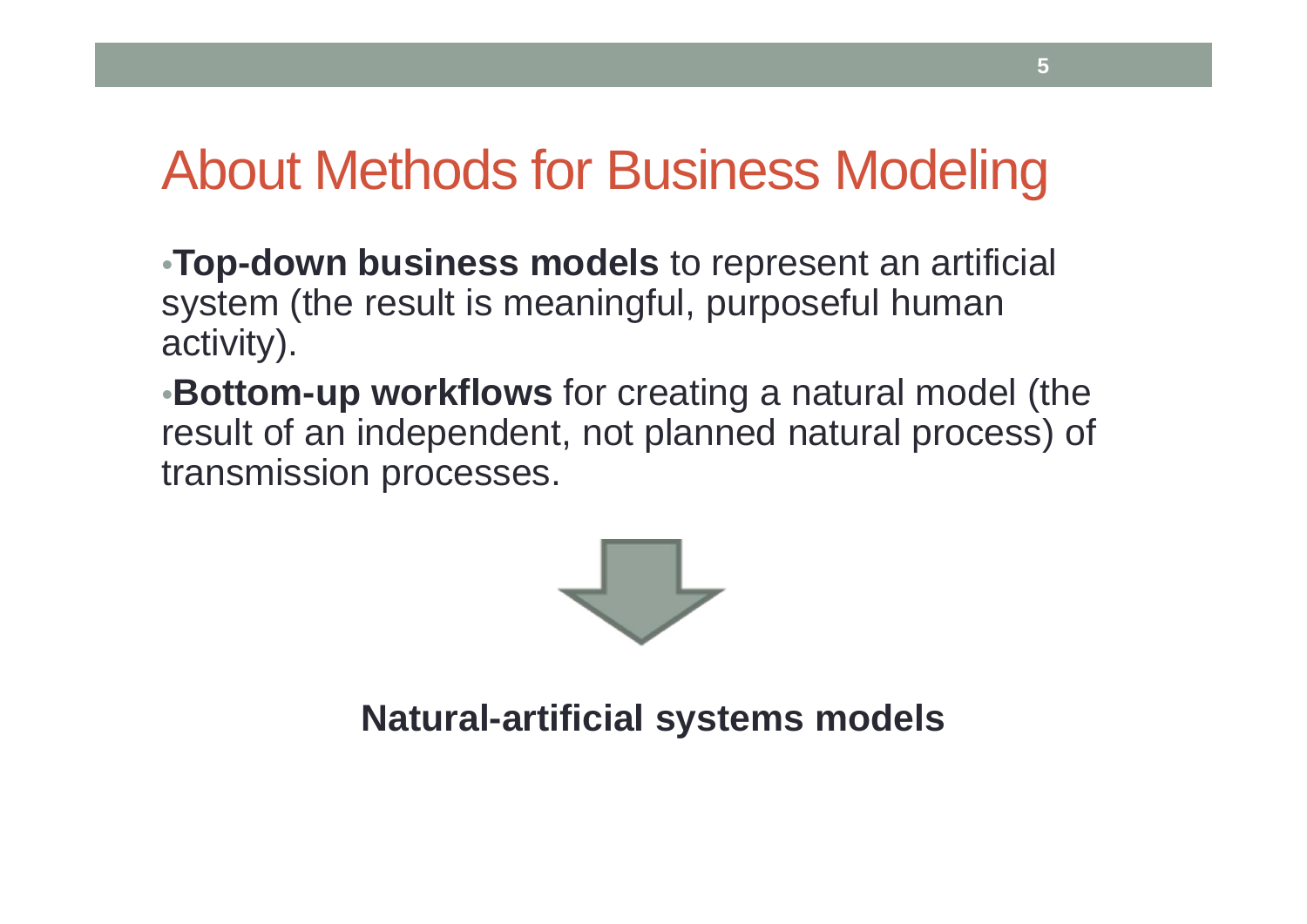# The Challenge

- Management of IT infrastructure a complex process involving different structural units to achieve certain goals.
- For each process defined roles, procedures, incoming and outgoing information.
- Activities in the process involves an effective role interaction in the organizational structure of IT department.
- **Subject-oriented approach supports service orientation on business and allows employees to determine the best process for achieving individual goals and KPIs.**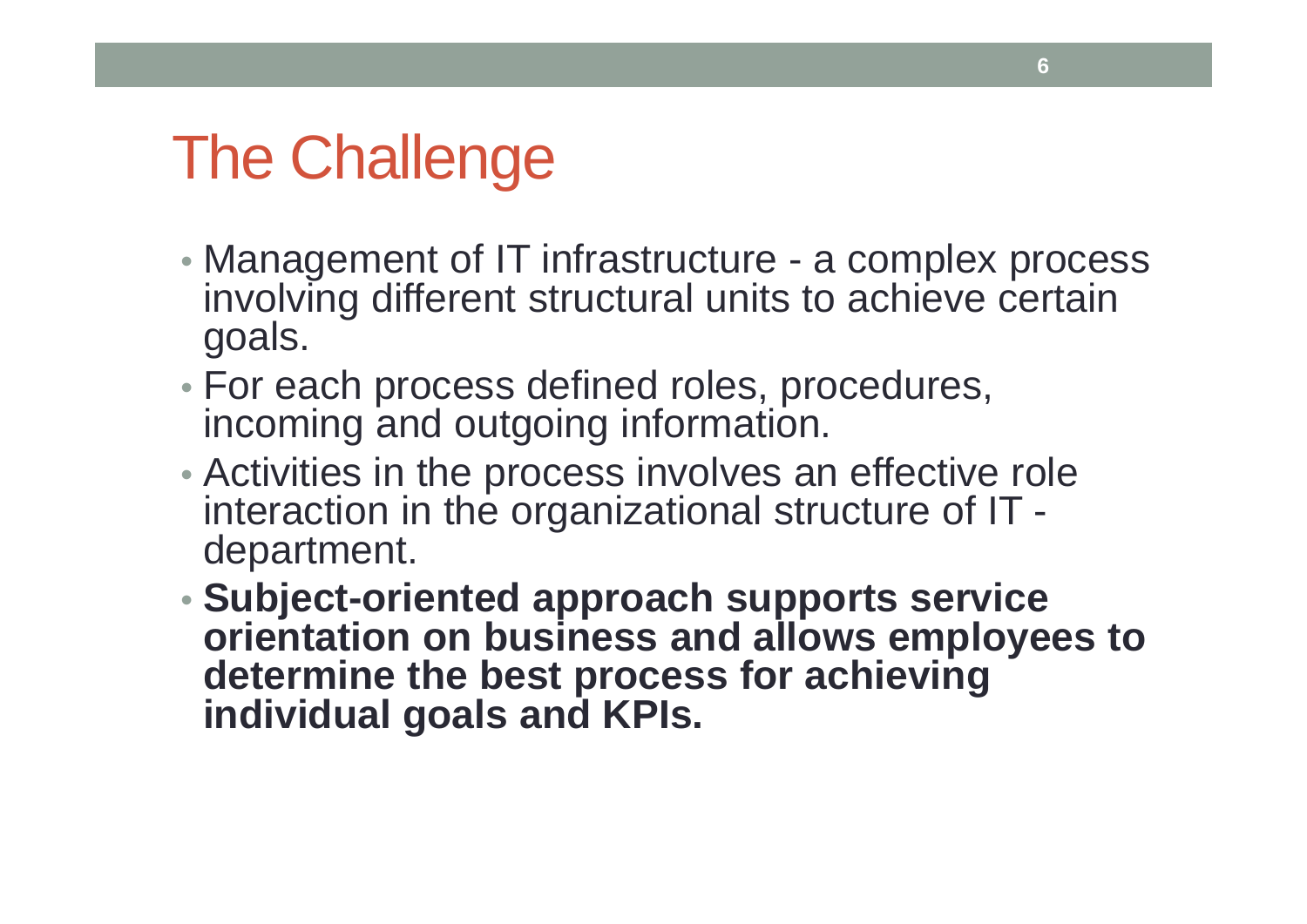#### Example: incident management

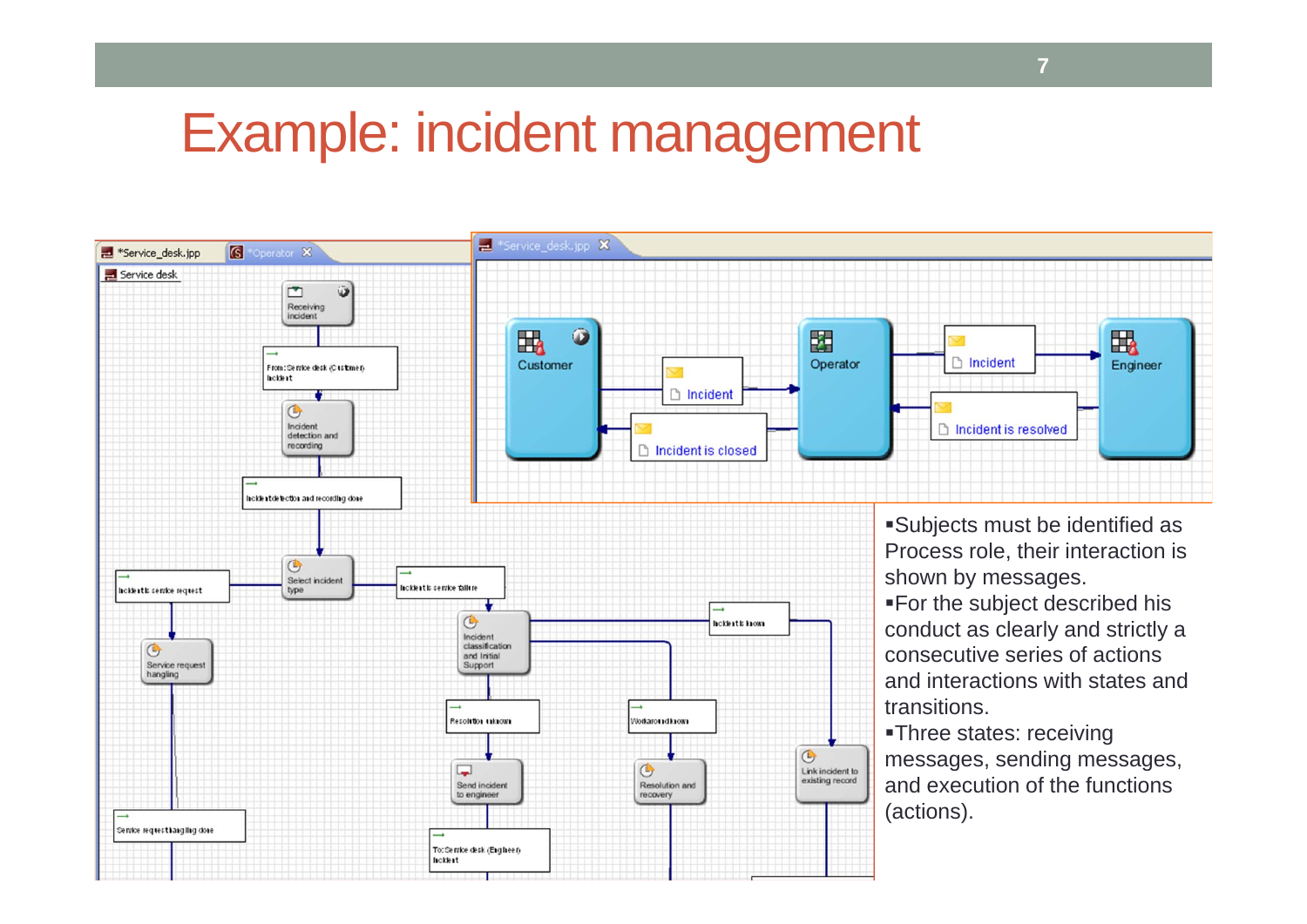

| Task * Process * Control * Attachments * Notes * Help *                           |                                                                                                                                                                                                                                                                                                                                                                                                                                                             | Julia <b>D</b> logout                                                                                                                                                                            |
|-----------------------------------------------------------------------------------|-------------------------------------------------------------------------------------------------------------------------------------------------------------------------------------------------------------------------------------------------------------------------------------------------------------------------------------------------------------------------------------------------------------------------------------------------------------|--------------------------------------------------------------------------------------------------------------------------------------------------------------------------------------------------|
| <b>Tasks</b>                                                                      | 855004900                                                                                                                                                                                                                                                                                                                                                                                                                                                   | <b>Key Back Dept</b> Next                                                                                                                                                                        |
| $x$ $2$ $-$<br>Active Tasks<br>$\triangleq$ $\equiv$ itil (1)<br>Service desk (1) | Service desk->Operator->Select incident type<br>Title:<br>06/20/2010 19:51 - Service desk<br>From:<br>serg<br>06/20/2010 19:52<br>Date:                                                                                                                                                                                                                                                                                                                     | Transition<br>Incident is service failure<br>$\rightarrow$<br>$\mathbb{G}$<br>$\sqrt{ }$ Incident is service request<br>Function                                                                 |
|                                                                                   | Notes (0)<br>Variables<br>Attachments (0)<br>Business Objects (0)<br>Further Applications<br><b>Internal Behavior</b>                                                                                                                                                                                                                                                                                                                                       |                                                                                                                                                                                                  |
| $x$ <sup>2</sup><br><sup>q</sup> Inactive Tasks<br>$(2)$<br>Archived Tasks        | $\bigcirc$<br>$\rightarrow$<br>→<br>Select incident<br>Incident is service failure<br>Incident is service request<br>type<br>$\bigcirc$<br>Incident<br>classification<br>$\bigcirc$<br>and Initial<br>Service request<br>Support<br>hangling<br>$\rightarrow$<br>Resolution unknown<br>$\Box$<br>Send incident<br>to engineer<br>$\rightarrow$<br>Service request hangling done<br>$\rightarrow$<br>To: Service desk (Engineer)<br>$\overline{\phantom{a}}$ | $\rightarrow$<br>Incident is known<br>$\rightarrow$<br>Workaround known<br>$\bigcirc$<br>$\bigcirc$<br>Link incident to<br>existing record<br>Resolution and<br>recovery<br>$\frac{1}{\sqrt{2}}$ |

**8**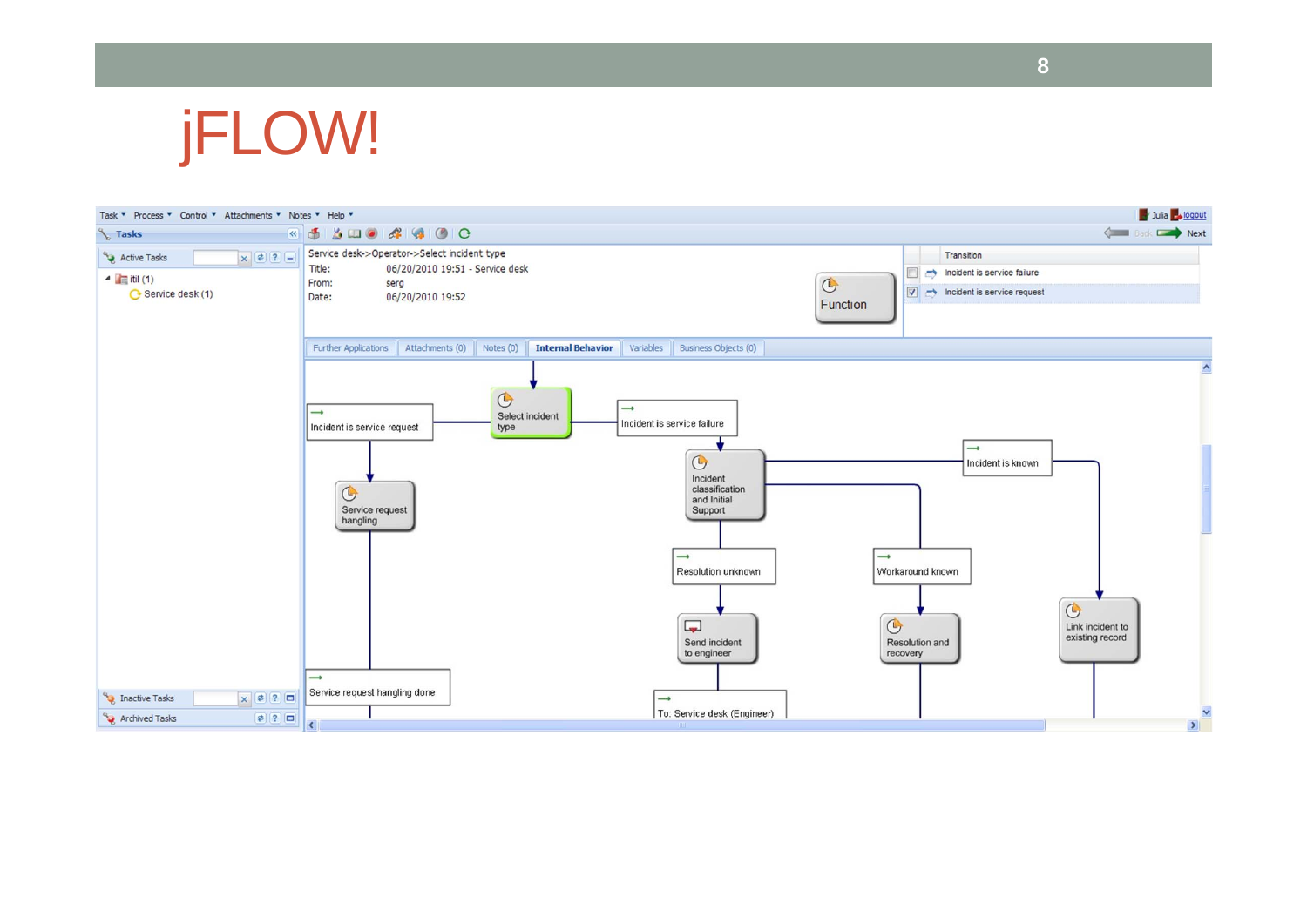

| Task * Process * Control * Attachments * Notes * Help *                                                                                      |                                                                                                                                                                                                                                                                                                   | Julia <b>D</b> logo                                                                                                                                                                                                 |
|----------------------------------------------------------------------------------------------------------------------------------------------|---------------------------------------------------------------------------------------------------------------------------------------------------------------------------------------------------------------------------------------------------------------------------------------------------|---------------------------------------------------------------------------------------------------------------------------------------------------------------------------------------------------------------------|
| ◎ 5 3 山◎ 4 9 0 0                                                                                                                             |                                                                                                                                                                                                                                                                                                   | Ser Back Digital Ser                                                                                                                                                                                                |
| Service desk->Operator->Send notification to user<br>Title:<br>06/20/2010 19:51 - Service desk<br>From:<br>serg<br>06/20/2010 19:52<br>Date: |                                                                                                                                                                                                                                                                                                   | <b>&amp;To</b><br>Receiver<br>$\overline{\phantom{a}}$<br>No messages available.<br>Send                                                                                                                            |
| Attachments (0)<br>Notes (0)<br><b>Internal Behavior</b>                                                                                     | Variables<br>Business Objects (0)                                                                                                                                                                                                                                                                 |                                                                                                                                                                                                                     |
|                                                                                                                                              | $\rightarrow$<br>From: Service desk (Engineer)<br>Incident is resolved<br>$\bigodot$<br>Incident<br>closure<br>$\rightarrow$<br>Incident closure done<br>$\sqrt{2}$<br>Send<br>notification to<br>$\rightarrow$<br>To: Service desk (Customer)<br>Incident is closed<br>$\bigcirc$<br>0<br>finish | linked incidents<br>$\longrightarrow$<br>Linked open incident resolved<br>$\mathbf{\overline{x}}$<br>Please choose one receiver<br><b>Receiver Tree</b><br>$\triangleq$ $\Box$ client<br>V & serg<br>Save<br>Cancel |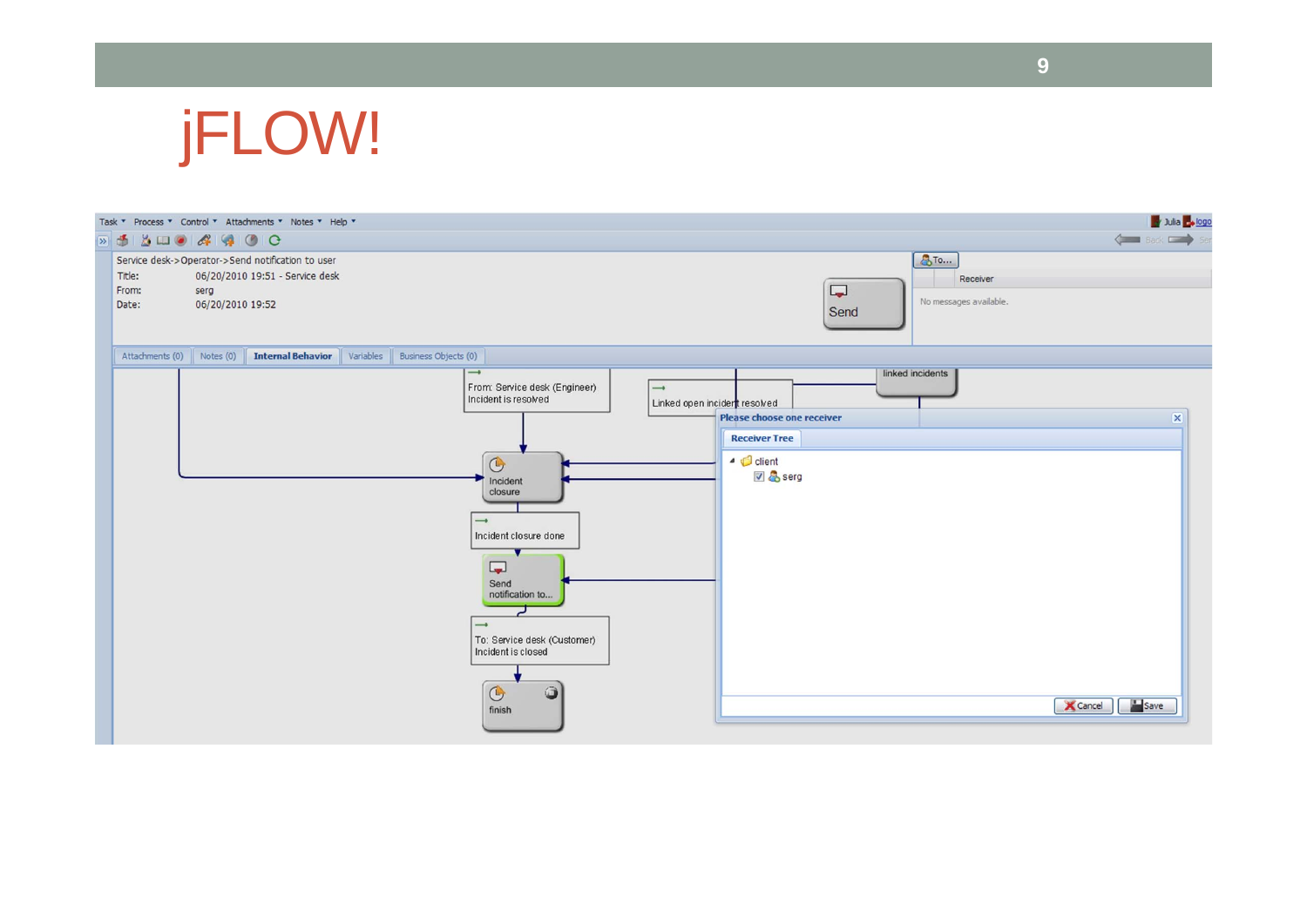## Lessons learned

**Companies can increase the availability of service approach for activities of the organization (for example standard ITIL v3 for IT departments, as well as companies offering IT services) is due to the use of subject-oriented approach.**

**It gives the chance to increase the level of innovation and business value through the use of the full potential inherent in the technology and expertise of IT professionals.**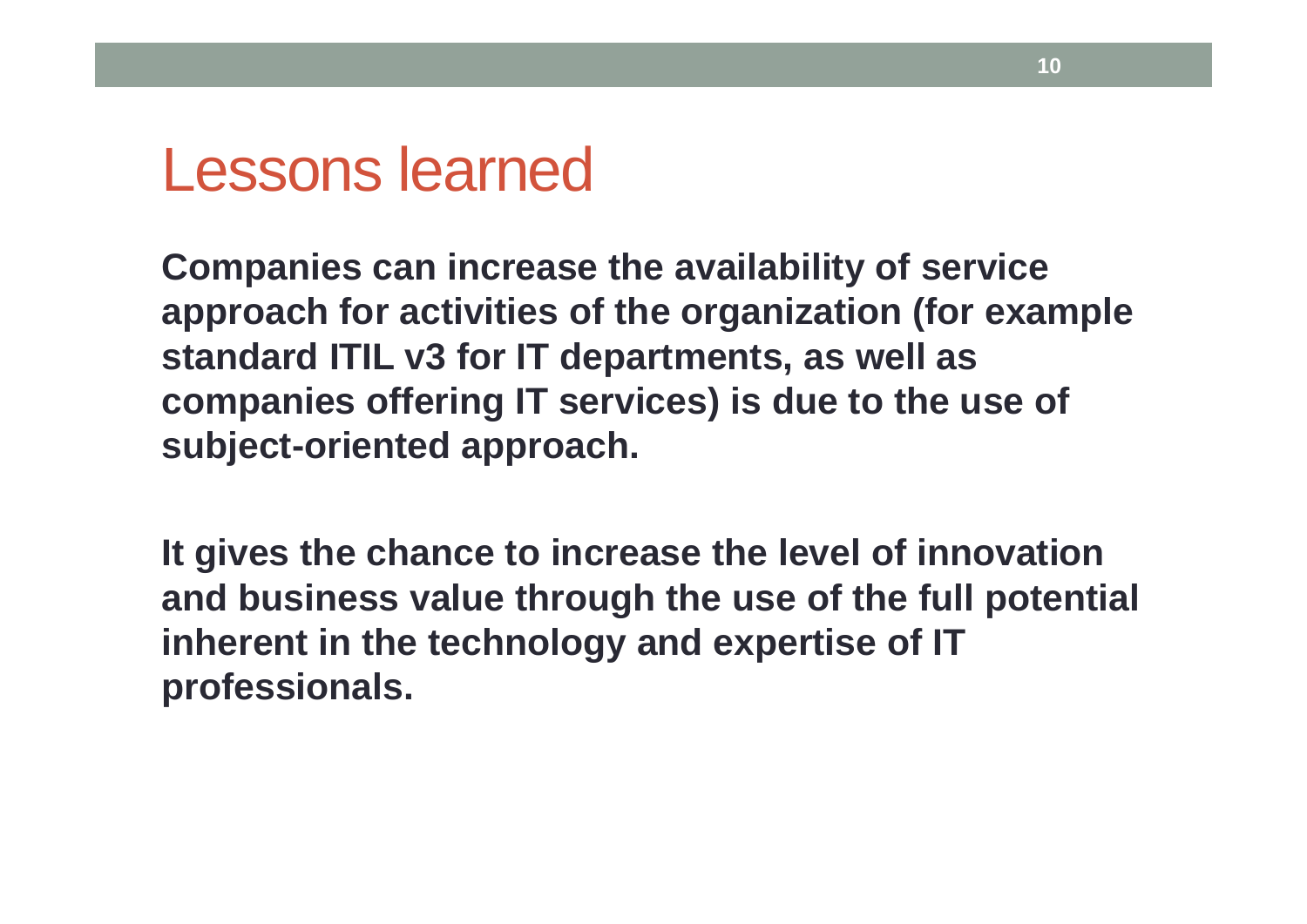# Issues for further research

It is reasonable to consider jCOM1 application to the following approaches to optimize business processes, whose aim is the **efficient flow of value creation**:

- •Six Sigma
- •Lean Manufacturing
- •Theory of Constraints